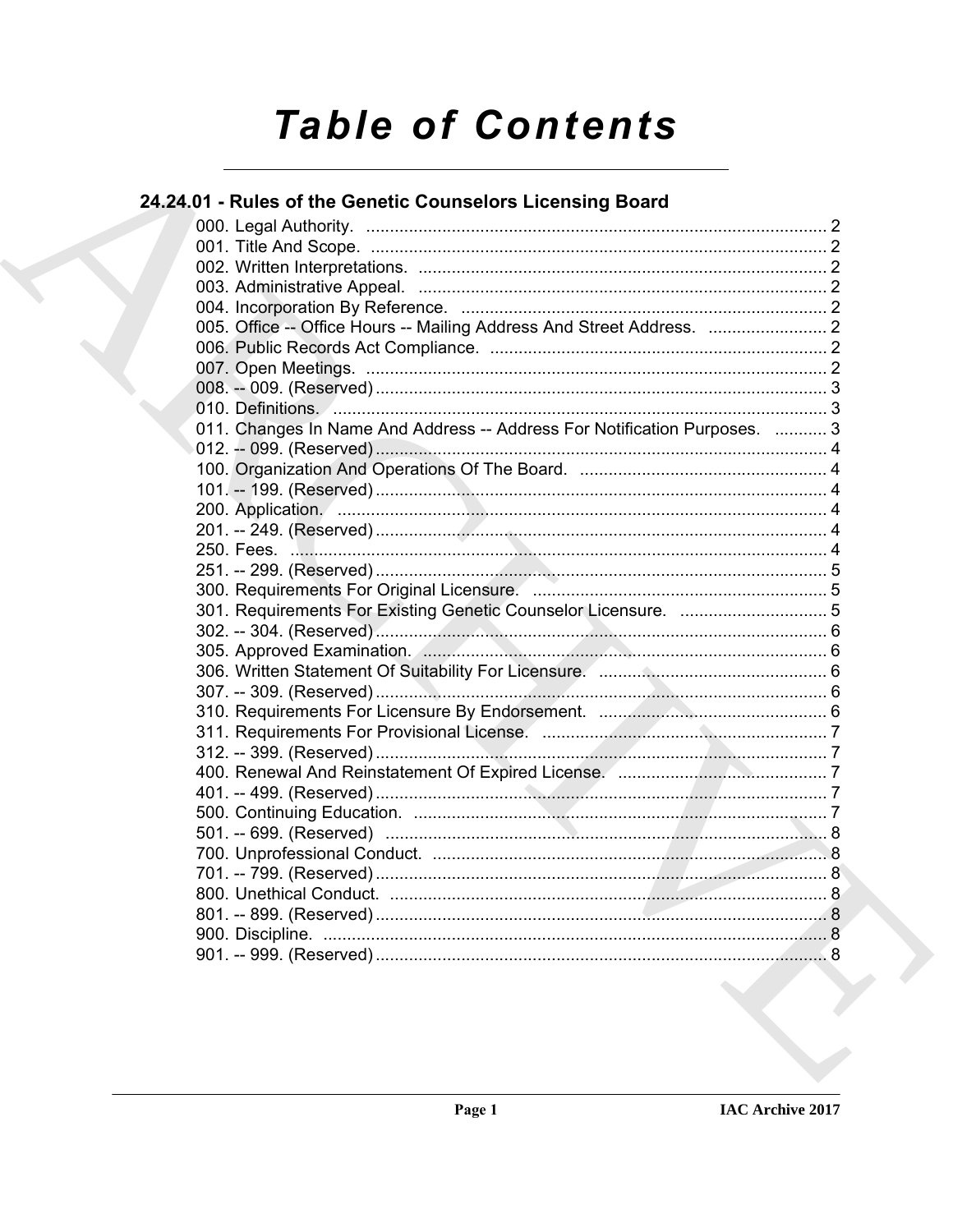#### **IDAPA 24 TITLE 24 CHAPTER 01**

#### **24.24.01 - RULES OF THE GENETIC COUNSELORS LICENSING BOARD**

#### <span id="page-1-1"></span><span id="page-1-0"></span>**000. LEGAL AUTHORITY.**

#### <span id="page-1-2"></span>**001. TITLE AND SCOPE.**

#### <span id="page-1-3"></span>**002. WRITTEN INTERPRETATIONS.**

#### <span id="page-1-4"></span>**003. ADMINISTRATIVE APPEAL.**

#### <span id="page-1-5"></span>**004. INCORPORATION BY REFERENCE.**

### <span id="page-1-6"></span>005. OFFICE -- OFFICE HOURS -- MAILING ADDRESS AND STREET ADDRESS.

| <b>CHAPTER 01</b> |         |                          |                                                                                                                                                                                                                                                                                                                                                                                                            |             |
|-------------------|---------|--------------------------|------------------------------------------------------------------------------------------------------------------------------------------------------------------------------------------------------------------------------------------------------------------------------------------------------------------------------------------------------------------------------------------------------------|-------------|
|                   |         |                          | 24.24.01 - RULES OF THE GENETIC COUNSELORS LICENSING BOARD                                                                                                                                                                                                                                                                                                                                                 |             |
|                   | 000.    |                          | LEGAL AUTHORITY.<br>These rules are hereby prescribed and established pursuant to the authority vested in the Genetic Counselors<br>Licensing Board by the provisions of Title 54, Chapter 56, Idaho Code.                                                                                                                                                                                                 | $(3-24-16)$ |
|                   | 001.    |                          | TITLE AND SCOPE.                                                                                                                                                                                                                                                                                                                                                                                           |             |
|                   | Board." | 01.                      | Title. The rules will be cited as IDAPA 24.24.01, "Rules of the Genetic Counselors Licensing                                                                                                                                                                                                                                                                                                               | $(3-24-16)$ |
|                   |         | 02.                      | Scope. These rules implement the purposes and intent of Chapter 56, Title 54, Idaho Code, to<br>regulate the profession of genetic counseling in the interest of the public health, safety, and welfare.                                                                                                                                                                                                   | $(3-24-16)$ |
|                   | 002.    | Occupational Licenses.   | <b>WRITTEN INTERPRETATIONS.</b><br>In accordance with Section 67-5201(19)(b)(iv), Idaho Code, the Board may have written statements that pertain to the<br>interpretation of the rules of this chapter, or to the documentation of compliance with the rules of this chapter. Such<br>interpretations, if any, are available for public inspection and copying at cost in the main office of the Bureau of | $(3-24-16)$ |
|                   | 003.    |                          | <b>ADMINISTRATIVE APPEAL.</b><br>Administrative appeals will be governed by the Administrative Procedure Act, Title 67, Chapter 52, Idaho Code and<br>IDAPA 04.11.01, "Idaho Rules of Administrative Procedure of the Attorney General."                                                                                                                                                                   | $(3-24-16)$ |
|                   | 004.    | on the Board's web site. | <b>INCORPORATION BY REFERENCE.</b><br>The document titled "National Society of Genetic Counselors Code of Ethics," adopted January 1992 and revised<br>December 2004 and January 2006, is incorporated by reference into this rule and is available at the Board's office and                                                                                                                              | $(3-24-16)$ |
|                   | 005.    |                          | <b>OFFICE -- OFFICE HOURS -- MAILING ADDRESS AND STREET ADDRESS.</b>                                                                                                                                                                                                                                                                                                                                       |             |
|                   |         | 01.                      | Street Address. The office of the Genetic Counselors Licensing Board is located within the Bureau<br>of Occupational Licenses, 700 W. State Street, Boise, Idaho 83702.                                                                                                                                                                                                                                    | $(3-24-16)$ |
|                   |         | 02.                      | <b>Office Hours</b> . The office is open between the hours of 8:00 a.m. and 5:00 p.m. Mountain Time<br>each day except Saturdays, Sundays and holidays.                                                                                                                                                                                                                                                    | $(3-24-16)$ |
|                   |         | 03.                      | Mailing Address. The mailing address of the Board is PO Box 83720, Boise, Idaho 83720-0063.                                                                                                                                                                                                                                                                                                                | $(3-24-16)$ |
|                   |         | 04.                      | Telephone Number. The telephone number of the Board is (208) 334-3233.                                                                                                                                                                                                                                                                                                                                     | $(3-24-16)$ |
|                   |         | 05.                      | <b>Email Address</b> . The Board's email address is $gen@ibol.idaho.gov$ .                                                                                                                                                                                                                                                                                                                                 | $(3-24-16)$ |
|                   |         | 06.                      | Facsimile. The Board's fax number is (208) 334-3945.                                                                                                                                                                                                                                                                                                                                                       | $(3-24-16)$ |
|                   |         | 07.                      | Electronic Address. The Board's official website can be found at http://www.ibol.idaho.gov.                                                                                                                                                                                                                                                                                                                | $(3-24-16)$ |
|                   | 006.    |                          | PUBLIC RECORDS ACT COMPLIANCE.<br>The rules contained herein and the records associated with the Board are subject to the Idaho Public Records Act,<br>Title 74, Chapter 1, Idaho Code.                                                                                                                                                                                                                    | $(3-24-16)$ |
|                   | 007.    |                          | <b>OPEN MEETINGS.</b>                                                                                                                                                                                                                                                                                                                                                                                      |             |

#### <span id="page-1-7"></span>**006. PUBLIC RECORDS ACT COMPLIANCE.**

#### <span id="page-1-8"></span>**007. OPEN MEETINGS.**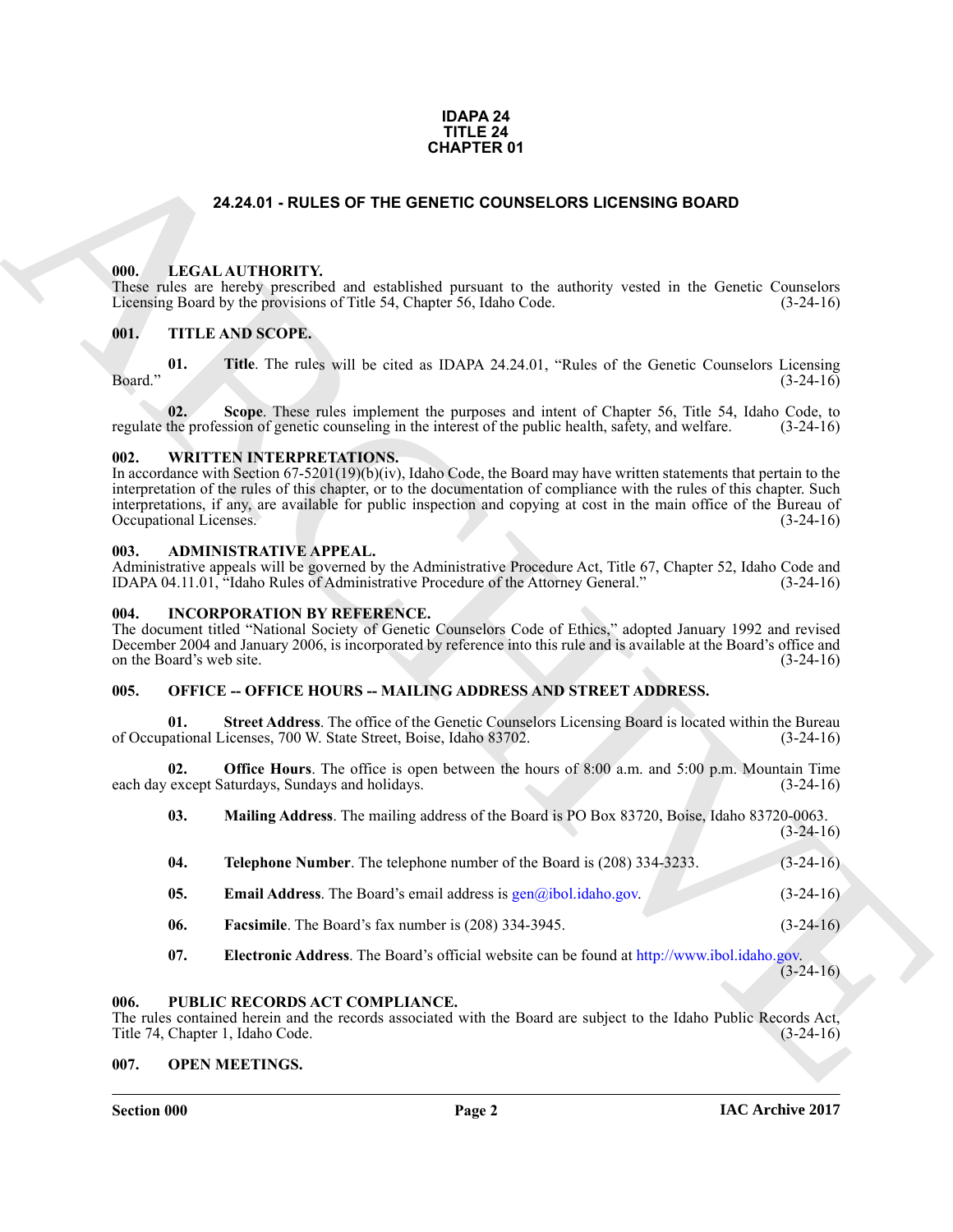This Board operates pursuant to the Idaho Open Meetings Law, Title 74, Chapter 2, Sections 40 through 47 inclusive, Idaho Code. (3-24-16)

#### <span id="page-2-0"></span>**008. -- 009. (RESERVED)**

#### <span id="page-2-1"></span>**010. DEFINITIONS.**

<span id="page-2-6"></span><span id="page-2-5"></span>

| 01. | <b>ABGC</b> . American Board of Genetic Counseling, Inc., its successor or equivalent. | $(3-24-16)$ |
|-----|----------------------------------------------------------------------------------------|-------------|
|-----|----------------------------------------------------------------------------------------|-------------|

<span id="page-2-7"></span>**02. ABMG**. American Board of Medical Genetics, its successor or equivalent. (3-24-16)

<span id="page-2-9"></span><span id="page-2-8"></span>**03. ACGC**. Accreditation Council for Genetic Counseling, its successor or equivalent. (3-24-16)

**04. ACS**. Active candidate status conferred by the American Board of Genetic Counseling to an individual who has met the requirements established by the ABGC to take the ABGC certification examination in genetic counseling. (3-24-16)

<span id="page-2-10"></span>**05. Board**. Genetic Counselors Licensing Board as created in Section 54-5606, Idaho Code. (3-24-16)

<span id="page-2-13"></span><span id="page-2-12"></span><span id="page-2-11"></span>**06. Bureau**. Idaho Bureau of Occupational Licenses as created in Section 67-2602, Idaho Code.  $(3-24-16)$ 

**Since the Connection of Example 12**<br> **Connection Connection Connection Connection School (3)**<br>
Line Bord Connection Board of Genetic Connection Line 74, Chapter 2, Section 60 language 4<sup>2</sup> register<br>
1.10. Determined the **07. Certification**. Voluntary process by which the ABGC, ABMG, or NSGC, nongovernmental agencies, grant recognition and use of a credential to individuals who have met predetermined and standardized criteria. (3-24-16)

**08.** Certification Examination. Certification examination for genetic counselors administered by the ABMG, or NSGC, certifying agencies approved by the Board. (3-24-16) ABGC, ABMG, or NSGC, certifying agencies approved by the Board.

<span id="page-2-14"></span>**09. CEU**. Continuing education unit. A measurable amount of credit granted to licensees by the Board for participation in education programs with content targeted to genetic counselors and pre-approved by the National Society of Genetic Counselors (NSGC). (3-24-16) Society of Genetic Counselors (NSGC).

<span id="page-2-15"></span>**10.** Code of Ethics. The National Society of Genetic Counselors Code of Ethics as approved by the the code of ethics for Idaho and incorporated by reference in Section 004 of these rules. (3-24-16) Board as the code of ethics for Idaho and incorporated by reference in Section 004 of these rules.

<span id="page-2-16"></span>**11.** Genetic Counseling. Performing acts of a genetic counselor as described in Section 54-5603, Idaho Code. (3-24-16) Idaho Code. (3-24-16)

**12.** Genetic Counselor. An individual who is licensed under Title 54, Chapter 56 to engage in the of genetic counseling. (3-24-16) practice of genetic counseling.

<span id="page-2-18"></span><span id="page-2-17"></span>**13. Licensed Physician**. A person holding a license issued under Title 54, Chapter 18, Idaho Code.

 $(3-24-16)$ 

<span id="page-2-19"></span>**14. NSGC**. The National Society of Genetic Counselors, its successor or equivalent. (3-24-16)

<span id="page-2-21"></span><span id="page-2-20"></span>**15. Person**. An individual not an association of individuals or a legal entity. (3-24-16)

**16. PAC**. Professional Activity Credit. A measurable amount of credit granted to licensees by the Board for participation in a variety of professional activities determined by the ABGC to promote genetic counselor educational development. (3-24-16)

### <span id="page-2-3"></span><span id="page-2-2"></span>**011. CHANGES IN NAME AND ADDRESS -- ADDRESS FOR NOTIFICATION PURPOSES.**

<span id="page-2-4"></span>**Change of Name.** Whenever a change of a licensee's name of record occurs, the licensee must immediately notify the Bureau in writing of the change. Official documentation confirming the change of name must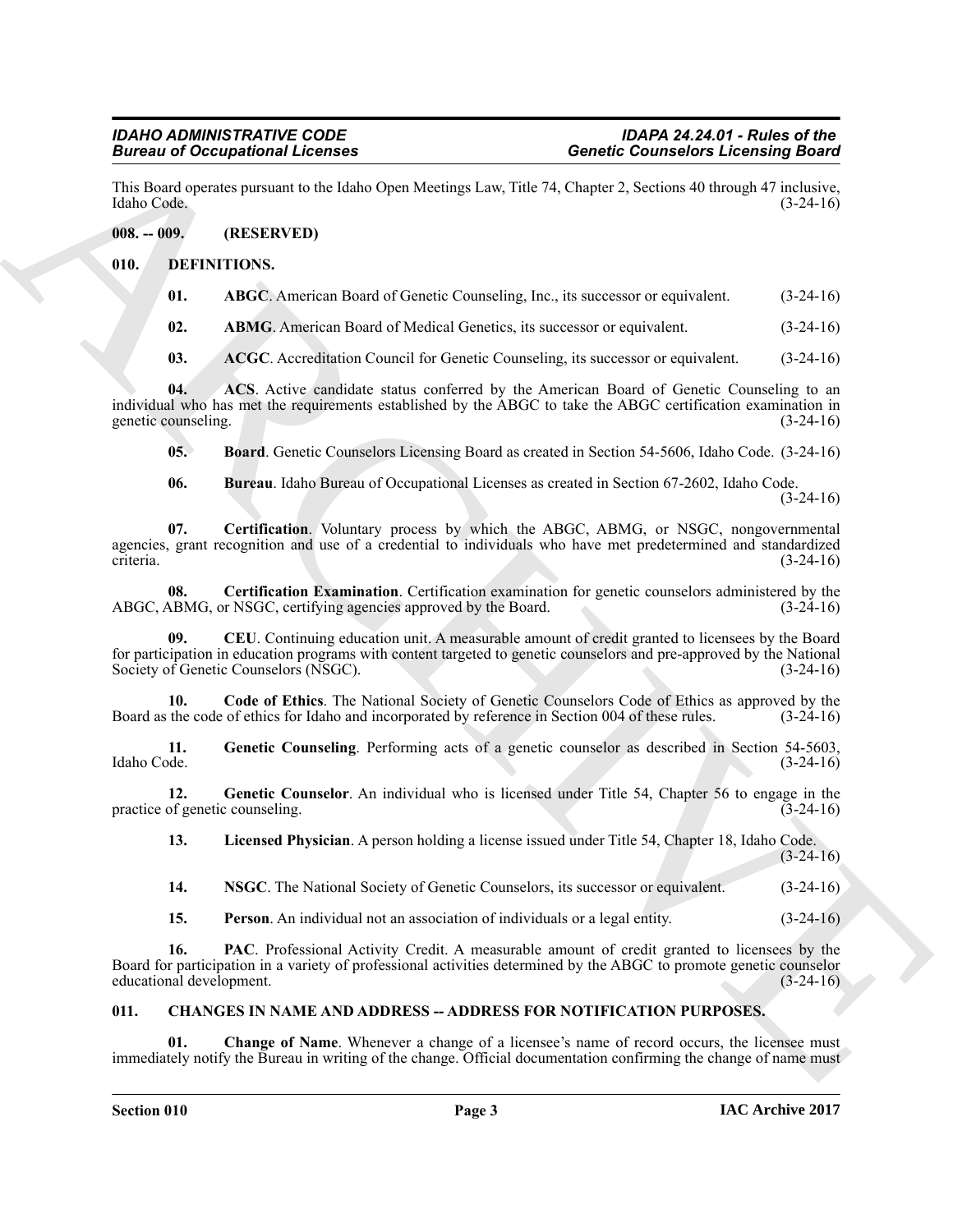#### *IDAHO ADMINISTRATIVE CODE IDAPA 24.24.01 - Rules of the Bureau of Occupational Licenses Genetic Counselors Licensing Board*

be provided to the Bureau on request. (3-24-16)

<span id="page-3-12"></span><span id="page-3-11"></span>**02. Change of Address**. Whenever a change of the licensee's address of record occurs, the licensee must immediately notify the Bureau in writing of the change. (3-24-16)

Given to Occupational Licenses<br>
Some Cosmission Licenses<br>
Some Cosmission Licenses<br>
Some Cosmission Licenses<br>
Some Cosmission Licenses<br>
Some Cosmission Licenses<br>
Some Cosmission Cosmission Cosmission Cosmission Cosmission **03. Address for Notification Purposes**. The most recent mailing address on file with the Bureau will be used for purposes of all written communication with a licensee including, but not limited to, notification of renewal and notices related to disciplinary actions. It is the responsibility of each licensee to keep the Bureau informed of a current mailing address. (3-24-16)

#### <span id="page-3-0"></span>**012. -- 099. (RESERVED)**

#### <span id="page-3-16"></span><span id="page-3-15"></span><span id="page-3-1"></span>**100. ORGANIZATION AND OPERATIONS OF THE BOARD.**

**01. Meetings**. The Board must meet at least annually and at other such times and places as designated hairman or upon the written request to the Chairman of a majority of members of the Board. (3-24-16) by the Chairman or upon the written request to the Chairman of a majority of members of the Board.

**a.** A majority of Board members constitute a quorum and is required for the transaction of business. A majority vote of the quorum present at a meeting will be considered the action of the Board as a whole. (3-24-16)

<span id="page-3-17"></span>**b.** The Chairman is a voting member. (3-24-16)

**02. Organization**. At the first meeting of each fiscal year, the Board will elect from its members a n, who will assume the duties of the office at the direction of the Board. (3-24-16) Chairman, who will assume the duties of the office at the direction of the Board.

**a.** The Chairman will, when present, preside at all meetings, appoint with the consent of the Board, all cless, and will otherwise perform all duties pertaining to the office of Chairman. (3-24-16) committees, and will otherwise perform all duties pertaining to the office of Chairman.

**b.** The Bureau will act as an agent of the Board and will be the official keeper of all records of the Board. The Bureau will provide such services as may be authorized by Chapter 26, Title 67, Idaho Code, and as defined under contract between the Bureau and the Board. (3-24-16)

#### <span id="page-3-2"></span>**101. -- 199. (RESERVED)**

#### <span id="page-3-6"></span><span id="page-3-3"></span>**200. APPLICATION.**

<span id="page-3-8"></span>**Filing an Application**. Applicants for licensure must submit a complete application, verified under oath, to the Board at its official address. The application must be on the forms approved by the Board and submitted together with the appropriate fee(s) and supporting documentation. (3-24-16)

<span id="page-3-10"></span>**02. Supporting Documents**. The applicant must provide or facilitate the provision of any supporting ty documents that may be required under the qualifications for the license being sought. (3-24-16) third party documents that may be required under the qualifications for the license being sought.

<span id="page-3-7"></span>**03. Applications Must Be Complete**. Applications will not be considered complete until all required ion, documents, and fees are received by the Board. (3-24-16) information, documents, and fees are received by the Board.

<span id="page-3-9"></span>**04. Lack of Activity**. If an applicant fails to respond to a Board request or an application has lacked activity for twelve (12) consecutive months, the application on file with the Board will be deemed denied and will be terminated upon a thirty (30) day written notice, unless the applicant shows good cause to the Board. (3-24-16)

#### <span id="page-3-4"></span>**201. -- 249. (RESERVED)**

## <span id="page-3-14"></span><span id="page-3-13"></span><span id="page-3-5"></span>**250. FEES.** Fees are established in accord with Section 54-5613, Idaho Code as follows: (3-24-16) **01. Application Fee**. Application fee is five hundred dollars (\$500). (3-24-16)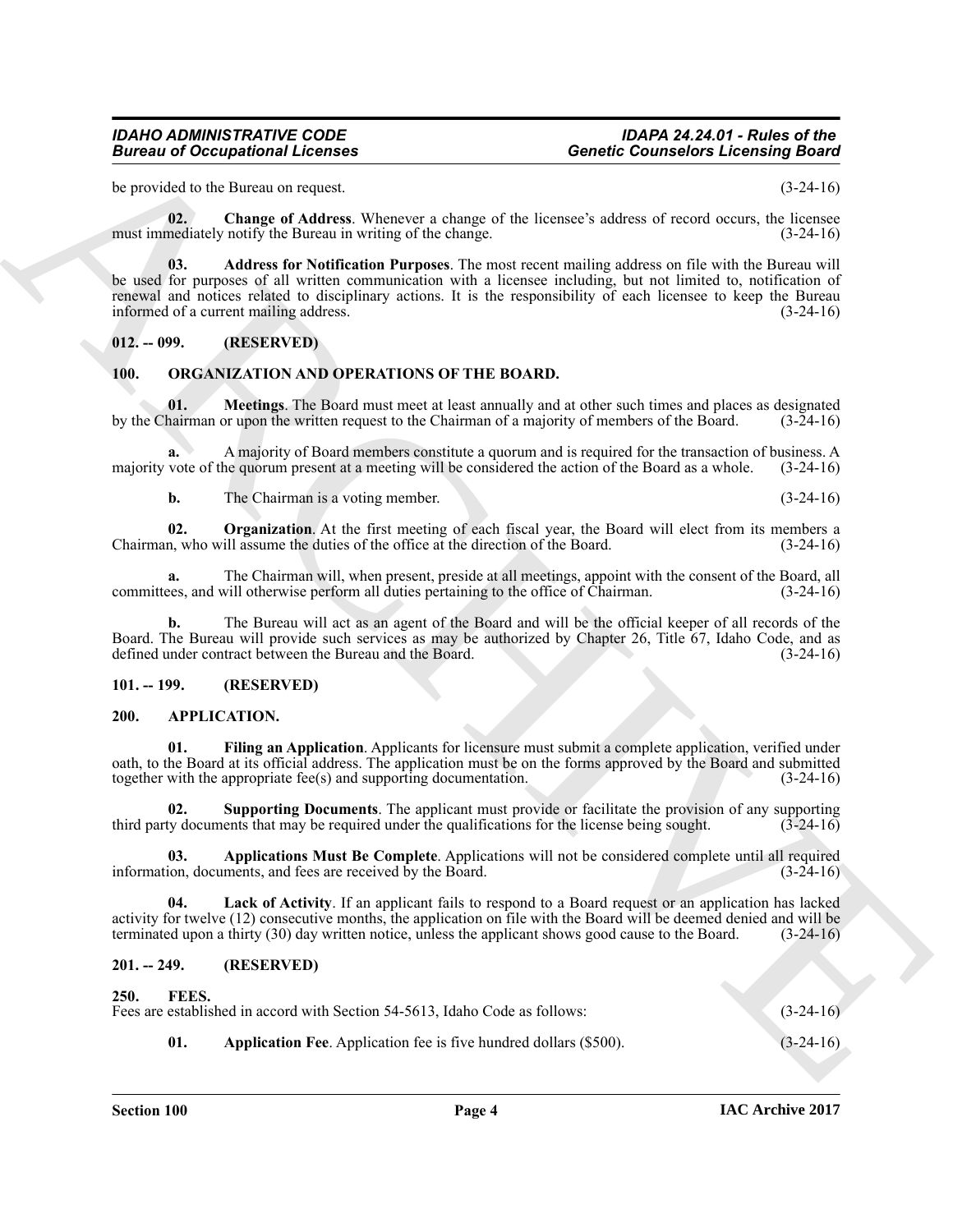### <span id="page-4-8"></span><span id="page-4-7"></span><span id="page-4-6"></span><span id="page-4-3"></span>*IDAHO ADMINISTRATIVE CODE IDAPA 24.24.01 - Rules of the Bureau of Occupational Licenses Genetic Counselors Licensing Board*

| 02.<br>03.<br>04.<br>05.   | <b>Original License Fee.</b> Initial full license fee is five hundred dollars (\$500).<br><b>Annual Renewal Fee.</b> Annual renewal fee is five hundred dollars (\$500).<br><b>Provisional License Fee.</b> Provisional license fee is five hundred dollars (\$500).                                                                                                                                                                                    | $(3-24-16)$                |
|----------------------------|---------------------------------------------------------------------------------------------------------------------------------------------------------------------------------------------------------------------------------------------------------------------------------------------------------------------------------------------------------------------------------------------------------------------------------------------------------|----------------------------|
|                            |                                                                                                                                                                                                                                                                                                                                                                                                                                                         | $(3-24-16)$<br>$(3-24-16)$ |
|                            |                                                                                                                                                                                                                                                                                                                                                                                                                                                         |                            |
|                            |                                                                                                                                                                                                                                                                                                                                                                                                                                                         |                            |
|                            | License by Endorsement Fee. License by endorsement fee is five hundred dollars (\$500).                                                                                                                                                                                                                                                                                                                                                                 | $(3-24-16)$                |
| 06.                        | <b>Examination Fee.</b> The fee for those examinations administered by a third party administrator is the<br>fee determined by the administrator and must be paid by the applicant directly to the administrator.                                                                                                                                                                                                                                       | $(3-24-16)$                |
| 07.                        | <b>Duplicate License Fee.</b> Duplicate license fee is ten dollars (\$10).                                                                                                                                                                                                                                                                                                                                                                              | $(3-24-16)$                |
| 08.                        | Reinstatement Fee. Reinstatement fee is as provided in Section 67-2614, Idaho Code.                                                                                                                                                                                                                                                                                                                                                                     | $(3-24-16)$                |
| 09.                        | <b>Refund of Fees.</b> All fees are non-refundable except that, if a license fee is tendered but the Board<br>does not issue a license, the respective license fee will be returned.                                                                                                                                                                                                                                                                    | $(3-24-16)$                |
| $251. - 299.$              | (RESERVED)                                                                                                                                                                                                                                                                                                                                                                                                                                              |                            |
| 300.                       | REQUIREMENTS FOR ORIGINAL LICENSURE.<br>The Board may grant an applicant a license as a genetic counselor who completes an application as set forth in<br>Section 200, pays the applicable license fee as set forth in section 250, and meets the following requirements:                                                                                                                                                                               |                            |
|                            |                                                                                                                                                                                                                                                                                                                                                                                                                                                         | $(3-24-16)$                |
| 01.                        | General.                                                                                                                                                                                                                                                                                                                                                                                                                                                | $(3-24-16)$                |
|                            | An applicant must certify that he has not been found guilty, convicted, received a withheld<br>judgment, or suspended sentence for a felony or a lesser crime conviction. If the applicant has been found guilty,<br>convicted, received a withheld judgment, or suspended sentence for such a crime, the applicant must submit a written<br>statement of suitability for licensure as set forth in Section 306 of these rules.                         | $(3-24-16)$                |
| b.                         | An applicant must certify that he or his license has not been subject to any disciplinary action by a<br>regulatory entity in another state, territory, or country including, but not limited to, having an application for licensure<br>denied. If the applicant or his license has been subject to discipline, the applicant must submit to the Board a written<br>statement of suitability for licensure as set forth in Section 306 of these rules. | $(3-24-16)$                |
| 02.<br>Board.              | <b>Education</b> . An applicant must hold a master's degree or higher in genetics from an ABGC, ABMG,<br>ACGC, or NSGC accredited program or master's degree or higher in a related field of study as approved by the                                                                                                                                                                                                                                   | $(3-24-16)$                |
| 03.<br>certification exam. | Examination. An applicant must pass an ABGC or ABMG administered genetic counselor                                                                                                                                                                                                                                                                                                                                                                      | $(3-24-16)$                |
| 04.                        | Certification. An applicant must provide proof of current certification from the ABGC or ABMG.                                                                                                                                                                                                                                                                                                                                                          | $(3-24-16)$                |
| 301.                       | REQUIREMENTS FOR EXISTING GENETIC COUNSELOR LICENSURE.<br>Until July 1, 2016, the Board may grant a genetic counselor license to an applicant for licensure who does not qualify<br>for licensure under Section 300 of these rules, completes an application as set forth in Section 200, pays the<br>applicable license fee as set forth in Section 250, and who meets the following requirements:                                                     | $(3-24-16)$                |
|                            |                                                                                                                                                                                                                                                                                                                                                                                                                                                         |                            |
| 01.                        | General. Meets the requirements prescribed in Subsection 300.01 of these rules.                                                                                                                                                                                                                                                                                                                                                                         | $(3-24-16)$                |

#### <span id="page-4-10"></span><span id="page-4-9"></span><span id="page-4-5"></span><span id="page-4-4"></span><span id="page-4-0"></span>**251. -- 299. (RESERVED)**

#### <span id="page-4-17"></span><span id="page-4-14"></span><span id="page-4-1"></span>**300. REQUIREMENTS FOR ORIGINAL LICENSURE.**

#### <span id="page-4-16"></span><span id="page-4-15"></span><span id="page-4-11"></span><span id="page-4-2"></span>**301. REQUIREMENTS FOR EXISTING GENETIC COUNSELOR LICENSURE.**

- <span id="page-4-13"></span><span id="page-4-12"></span>**01.** General. Meets the requirements prescribed in Subsection 300.01 of these rules. (3-24-16)
- **02. Education**. Meets the requirements prescribed in Subsection 300.02 of these rules. (3-24-16)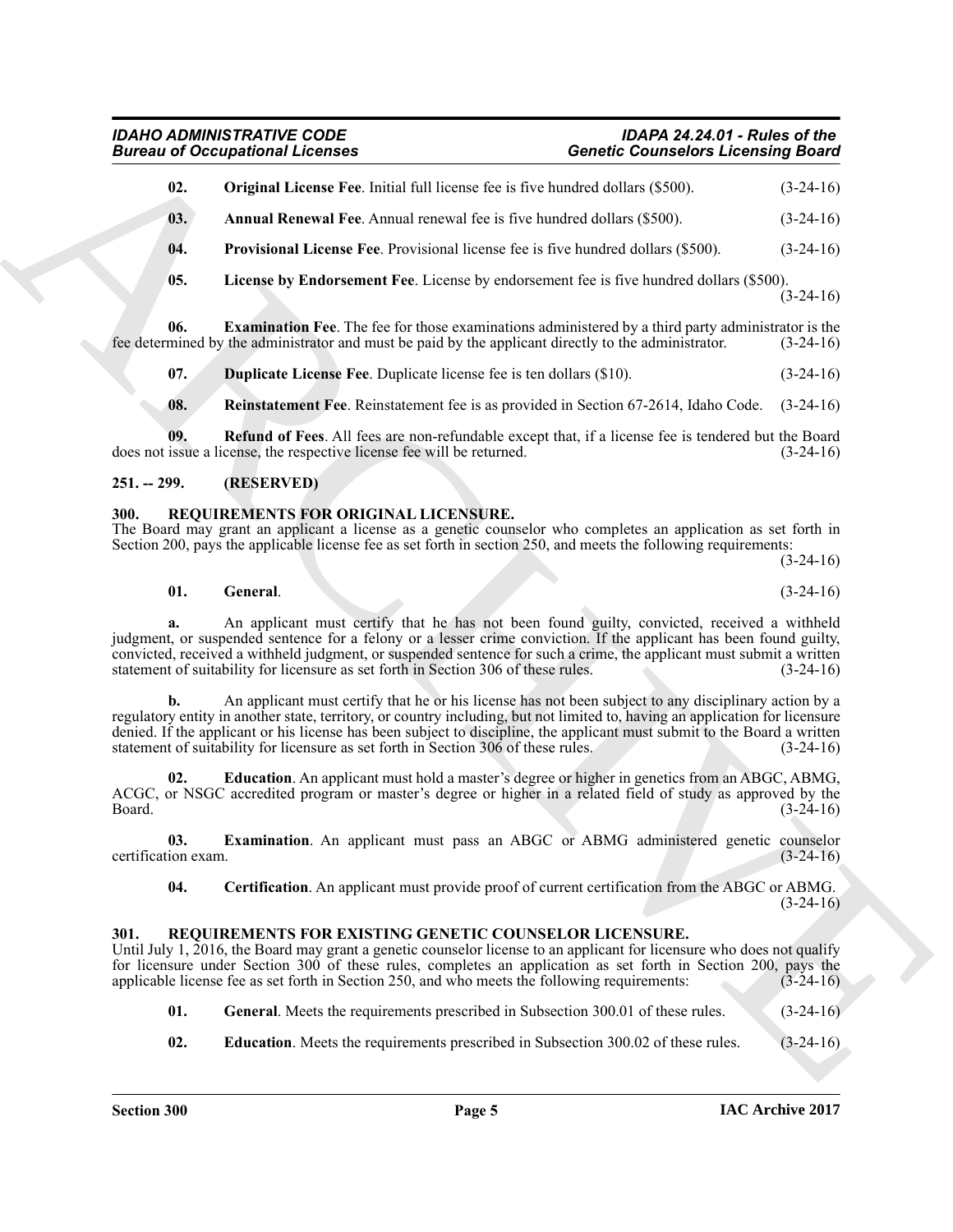#### <span id="page-5-10"></span><span id="page-5-9"></span><span id="page-5-8"></span><span id="page-5-0"></span>**302. -- 304. (RESERVED)**

#### <span id="page-5-7"></span><span id="page-5-5"></span><span id="page-5-1"></span>**305. APPROVED EXAMINATION.**

#### <span id="page-5-14"></span><span id="page-5-12"></span><span id="page-5-6"></span><span id="page-5-2"></span>**306. WRITTEN STATEMENT OF SUITABILITY FOR LICENSURE.**

|               |                            | <b>Bureau of Occupational Licenses</b><br><b>Genetic Counselors Licensing Board</b>                                                                                                                                                                                                                                                                                                                                                                                                                                                   |             |
|---------------|----------------------------|---------------------------------------------------------------------------------------------------------------------------------------------------------------------------------------------------------------------------------------------------------------------------------------------------------------------------------------------------------------------------------------------------------------------------------------------------------------------------------------------------------------------------------------|-------------|
|               | 03                         | <b>Experience</b> . Has worked as a genetic counselor for a minimum of ten (10) years and at least five<br>$(5)$ hours per week on average during the five $(5)$ years immediately prior to the date of application.                                                                                                                                                                                                                                                                                                                  | $(3-24-16)$ |
|               | 04.                        | Training. Provides documentation satisfactory to the Board that he has completed at least two<br>hundred (200) hours of formal training in genetic counseling as determined by the Board.                                                                                                                                                                                                                                                                                                                                             | $(3-24-16)$ |
|               | 05.                        | <b>Endorsement</b> . Submits three (3) letters of recommendation from persons with whom applicant has<br>worked in an employment setting, including at least one (1) letter from a genetic counselor qualified for licensure<br>under Chapter 56, Title 54, Idaho Code and one (1) letter from either a clinical geneticist certified by the ABMG or a<br>medical geneticist certified by ABMG.                                                                                                                                       | $(3-24-16)$ |
| $302. - 304.$ |                            | (RESERVED)                                                                                                                                                                                                                                                                                                                                                                                                                                                                                                                            |             |
| 305.          |                            | <b>APPROVED EXAMINATION.</b><br>Approved examinations will be the Genetic Counselor Certification Exam administered by the ABGC or ABMG.                                                                                                                                                                                                                                                                                                                                                                                              | $(3-24-16)$ |
|               | 01.                        | Passing Score. A passing score will be determined by the ABGC or ABMG.                                                                                                                                                                                                                                                                                                                                                                                                                                                                | $(3-24-16)$ |
| rules.        | 02.                        | Date of Exam. The passage of the exam may have occurred prior to the effective date of these                                                                                                                                                                                                                                                                                                                                                                                                                                          | $(3-24-16)$ |
| 306.          |                            | WRITTEN STATEMENT OF SUITABILITY FOR LICENSURE.<br>An applicant who in any state, territory or country has had a license revoked or suspended or has been otherwise<br>disciplined by a Board, a government agency, or any other disciplinary body, or has been found guilty, convicted,<br>received a withheld judgment or suspended sentence for a felony or a lesser crime conviction must submit with his<br>application a written statement and any supplemental information establishing his current suitability for licensure. | $(3-24-16)$ |
| evidence:     | 01.                        | Consideration of Factors and Evidence. The Board will consider the following factors or                                                                                                                                                                                                                                                                                                                                                                                                                                               | $(3-24-16)$ |
|               | a.                         | The severity or nature of the crime or discipline;                                                                                                                                                                                                                                                                                                                                                                                                                                                                                    | $(3-24-16)$ |
|               | b.                         | The period of time that has passed since the crime or discipline under review;                                                                                                                                                                                                                                                                                                                                                                                                                                                        | $(3-24-16)$ |
|               | c.                         | The number or pattern of crimes or discipline or other similar incidents;                                                                                                                                                                                                                                                                                                                                                                                                                                                             | $(3-24-16)$ |
| repetition;   | d.                         | The circumstances surrounding the crime or discipline that would help determine the risk of                                                                                                                                                                                                                                                                                                                                                                                                                                           | $(3-24-16)$ |
|               | e.                         | The relationship of the crime or discipline to the practice of genetic counseling;                                                                                                                                                                                                                                                                                                                                                                                                                                                    | $(3-24-16)$ |
|               | f.<br>rehabilitation; and  | The applicant's activities since the crime or discipline under review, such as employment,<br>education, participation in treatment, payment of restitution, or any other factors which may be evidence of current                                                                                                                                                                                                                                                                                                                    | $(3-24-16)$ |
|               | g.                         | Any other information regarding rehabilitation or mitigating circumstances.                                                                                                                                                                                                                                                                                                                                                                                                                                                           | $(3-24-16)$ |
|               | 02.                        | Interview. The Board may, at its discretion, grant an interview of the applicant.                                                                                                                                                                                                                                                                                                                                                                                                                                                     | $(3-24-16)$ |
|               | 03.                        | Applicant Bears the Burden. The applicant will bear the burden of establishing his current                                                                                                                                                                                                                                                                                                                                                                                                                                            | $(3-24-16)$ |
|               | suitability for licensure. |                                                                                                                                                                                                                                                                                                                                                                                                                                                                                                                                       |             |
| $307. - 309.$ |                            | (RESERVED)                                                                                                                                                                                                                                                                                                                                                                                                                                                                                                                            |             |

#### <span id="page-5-15"></span><span id="page-5-13"></span><span id="page-5-11"></span><span id="page-5-4"></span><span id="page-5-3"></span>**310. REQUIREMENTS FOR LICENSURE BY ENDORSEMENT.**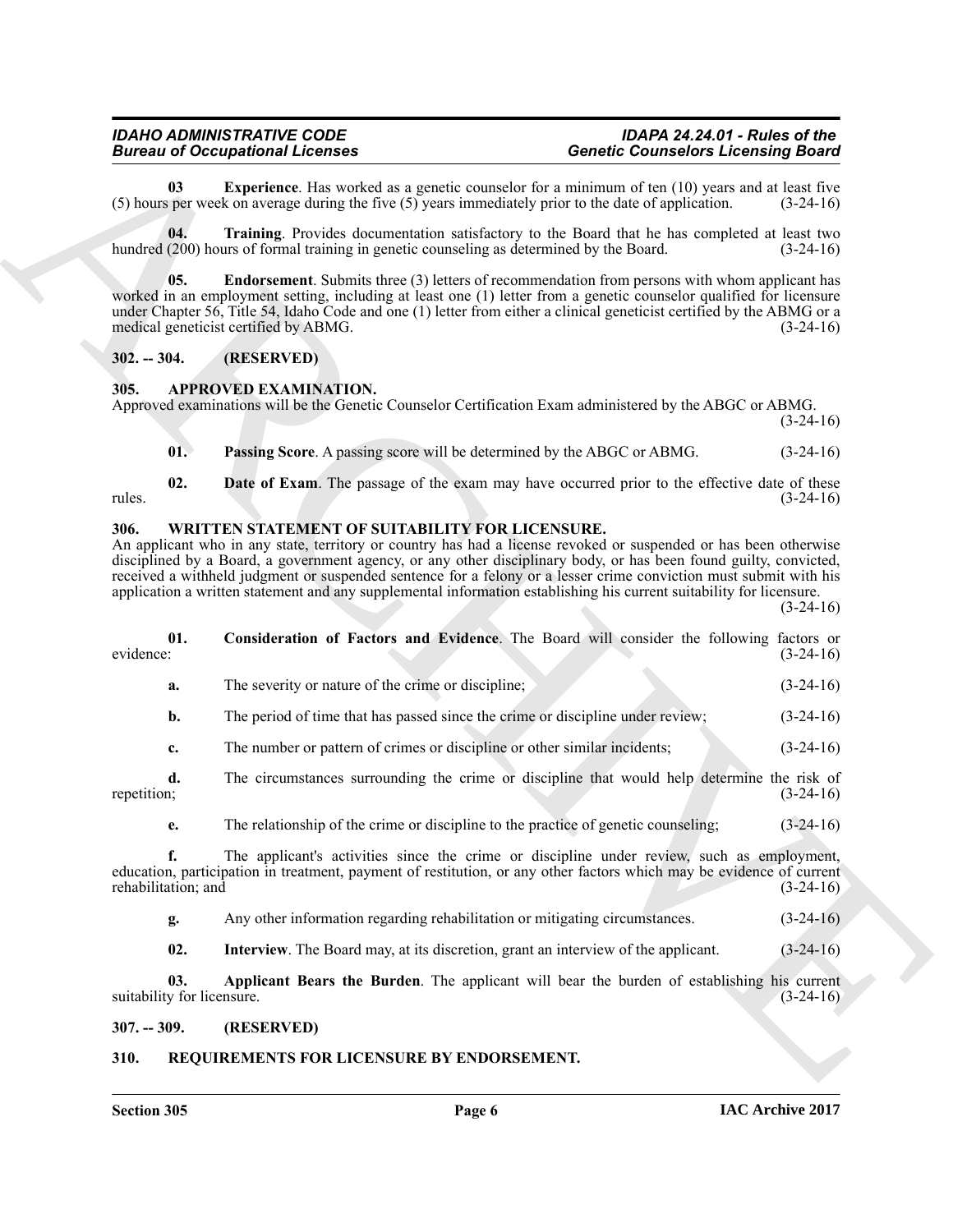The Board may grant a license to an applicant for licensure by endorsement who completes an application as set forth in Section 200 of these rules and meets the following requirements: (3-24-16) in Section 200 of these rules and meets the following requirements:

<span id="page-6-10"></span><span id="page-6-9"></span>**01.** General. Meets the requirements prescribed in Subsection 300.01 of these rules; and (3-24-16)

Because of Occupation Licensine and specific the same of various distance is a specific the same of the same of the same of the same of the same of the same of the same of the same of the same of the same of the same of t **02. Holds a Current License**. The applicant must be the holder of a current active license in the profession and at the level for which a license is being sought, issued by the authorized regulatory entity of another state, territory, or jurisdiction of the United States. The state, territory, or jurisdiction must have licensing requirements substantially equivalent to or higher than those required for new applicants in Idaho. The certification of licensure must be received by the Board from the issuing agency. (3-24-16)

#### <span id="page-6-11"></span><span id="page-6-0"></span>**311. REQUIREMENTS FOR PROVISIONAL LICENSE.**

The Board may issue a provisional license to allow a person who has been granted ACS to engage in the practice of genetic counseling. The holder of a provisional license may only practice under the general supervision of a person fully licensed under this chapter or a physician licensed in this state. (3-24-16)

<span id="page-6-12"></span>**01. Application**. An applicant must submit a completed application on a form approved by the Board with the required fee. together with the required fee.

<span id="page-6-14"></span>**02. Supervision**. While the provisional licensee is providing genetic counseling services, the licensee's supervisor need not be physically present; however, the supervisor must be readily accessible to the provisional licensee by telephone or by electronic means for consultation and assistance. (3-24-16) licensee by telephone or by electronic means for consultation and assistance.

<span id="page-6-13"></span>**03. Expiration and Renewal**. A provisional license expires automatically upon issuance of a full initial license. It is valid for one (1) year from the date it is issued and the licensee may renew it with an application for extension signed by the licensee's supervisor, at the discretion of the Board, for one (1) year periods up to a maximum of four (4) renewals. (3-24-16) maximum of four  $(4)$  renewals.

#### <span id="page-6-1"></span>**312. -- 399. (RESERVED)**

#### <span id="page-6-8"></span><span id="page-6-2"></span>**400. RENEWAL AND REINSTATEMENT OF EXPIRED LICENSE.**

A licensee must renew his license annually as set forth in Section 67-2614, Idaho Code, and may reinstate his license within five (5) years after expiration as provided in Section 67-2614, Idaho Code. (3-24-16) within five  $(5)$  years after expiration as provided in Section 67-2614, Idaho Code.

#### <span id="page-6-3"></span>**401. -- 499. (RESERVED)**

#### <span id="page-6-5"></span><span id="page-6-4"></span>**500. CONTINUING EDUCATION.**

All licensees must comply with the following continuing education requirements: (3-24-16)

<span id="page-6-7"></span>**01. Requirement**. Beginning with the second renewal of their license, a licensee will be required to complete a minimum of two (2) CEUs within the preceding twelve (12) months or one (1) CEU and one (1) PAC within the preceding twelve (12) months. (3-24-16)

<span id="page-6-6"></span>**02. Documentation**. Each licensee will maintain documentation verifying continuing education course attendance and curriculum, or completion of the educational activity for a period of five (5) years from the date of completion. This documentation will be subject to audit by the Board. (3-24-16) completion. This documentation will be subject to audit by the Board.

**a.** Documented evidence of meeting the continuing education course requirement must be in the form of a certificate or letter from the sponsoring entity that includes verification of attendance by the licensee, the title of the activity, the subject material covered, the dates and number of hours credited, and the presenter's full name and professional credentials. Documented evidence of completing a continuing education activity must be in such form as to document both completion and date of the activity. (3-24-16)

**b.** A licensee must submit the verification documentation to the Board, if requested by the Board. If a licensee fails to provide the Board with acceptable documentation of the hours attested to on the renewal application, the licensee may be subject to disciplinary action. (3-24-16) the licensee may be subject to disciplinary action.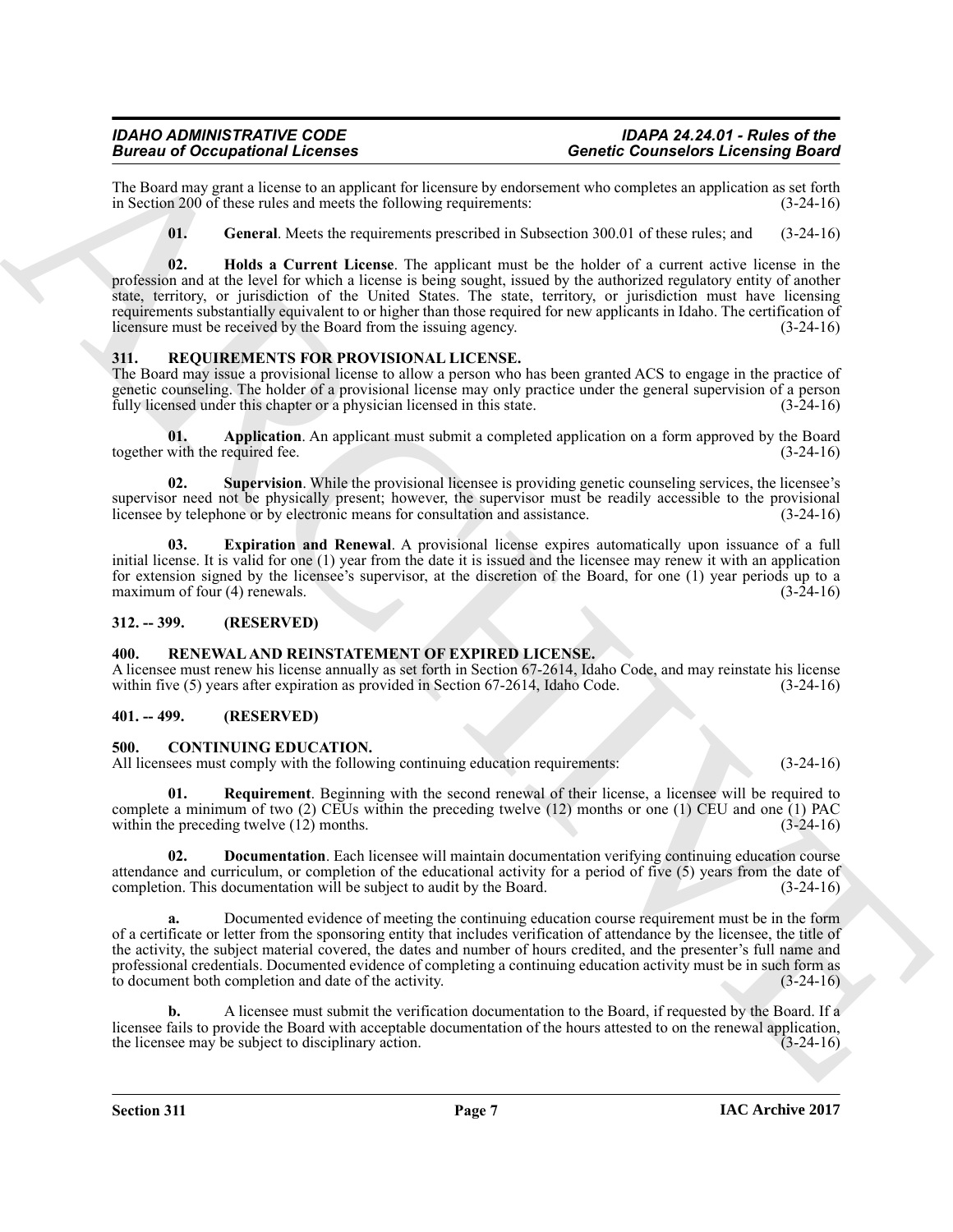#### <span id="page-7-9"></span><span id="page-7-7"></span>*IDAHO ADMINISTRATIVE CODE IDAPA 24.24.01 - Rules of the Bureau of Occupational Licenses Genetic Counselors Licensing Board*

### <span id="page-7-8"></span><span id="page-7-0"></span>**501. -- 699. (RESERVED)**

#### <span id="page-7-14"></span><span id="page-7-13"></span><span id="page-7-1"></span>**700. UNPROFESSIONAL CONDUCT.**

#### <span id="page-7-2"></span>**701. -- 799. (RESERVED)**

#### <span id="page-7-12"></span><span id="page-7-3"></span>**800. UNETHICAL CONDUCT.**

#### <span id="page-7-4"></span>**801. -- 899. (RESERVED)**

#### <span id="page-7-11"></span><span id="page-7-10"></span><span id="page-7-5"></span>**900. DISCIPLINE.**

|                                   | <b>Bureau of Occupational Licenses</b>                                                           | <b>Genetic Counselors Licensing Board</b>                                                                                                                                                                                                                                                                                                             |             |
|-----------------------------------|--------------------------------------------------------------------------------------------------|-------------------------------------------------------------------------------------------------------------------------------------------------------------------------------------------------------------------------------------------------------------------------------------------------------------------------------------------------------|-------------|
| 03.<br>discretion of the Board.   |                                                                                                  | <b>Waiver</b> . The Board may waive the requirements of this rule for reasons of individual hardship,<br>including health or other good cause. The licensee should request the waiver in advance of renewal and must provide<br>any information requested by the Board to assist in substantiating hardship cases. This waiver is granted at the sole | $(3-24-16)$ |
| 04.                               |                                                                                                  | Carryover of Continuing Education Hours. CEUs and PACs not claimed in the current renewal<br>year may be claimed in the next renewal year. A maximum of two (2) CEUs or one (1) PAC and one (1) CEU may be<br>carried forward from the immediately preceding year, and may not be carried forward more than one renewal year.                         | $(3-24-16)$ |
| 05.                               |                                                                                                  | <b>Exemption.</b> A licensee is exempt from the continuing education requirements under this section<br>for the period between the initial issuance of the original license and the first expiration date of that license.                                                                                                                            | $(3-24-16)$ |
| $501. - 699.$                     | (RESERVED)                                                                                       |                                                                                                                                                                                                                                                                                                                                                       |             |
| 700.                              | UNPROFESSIONAL CONDUCT.                                                                          |                                                                                                                                                                                                                                                                                                                                                       |             |
| 01.                               | <b>Examples</b> . Unprofessional conduct includes any of the following:                          |                                                                                                                                                                                                                                                                                                                                                       | $(3-24-16)$ |
| a.                                | Genetic Counselors Code of Ethics as referenced in Section 004 of these rules.                   | Failure to follow the guidelines for genetic counseling contained within the National Society of                                                                                                                                                                                                                                                      | $(3-24-16)$ |
| b.                                | as required by Subsection 311.02 of these rules when both are parties to a supervision contract. | Failure of a genetic counselor to provide general supervision to a provisional genetic license holder                                                                                                                                                                                                                                                 | $(3-24-16)$ |
| $701. - 799.$                     | (RESERVED)                                                                                       |                                                                                                                                                                                                                                                                                                                                                       |             |
| 800.                              | UNETHICAL CONDUCT.<br>approved by the Board as the Idaho Code of Ethics.                         | Unethical conduct is conduct that does not conform to the guidelines for genetic counseling contained within the<br>National Society of Genetic Counselors Code of Ethics, incorporated by reference into Section 004 of these rules and                                                                                                              | $(3-24-16)$ |
| $801. - 899.$                     | (RESERVED)                                                                                       |                                                                                                                                                                                                                                                                                                                                                       |             |
| 900.                              | DISCIPLINE.                                                                                      |                                                                                                                                                                                                                                                                                                                                                       |             |
| 01.                               | licensee including, without limitation, any or all of the following:                             | Disciplinary Action. If the Board determines that grounds for discipline exist for violations of<br>Title 54, Chapter 56, Idaho Code, violations of these rules, or both, it may impose disciplinary sanctions against the                                                                                                                            | $(3-24-16)$ |
| a.                                | Refuse to issue, renew, or reinstate a license;                                                  |                                                                                                                                                                                                                                                                                                                                                       | $(3-24-16)$ |
| b.                                | Revoke or suspend the licensee's license;                                                        |                                                                                                                                                                                                                                                                                                                                                       | $(3-24-16)$ |
| c.                                | Condition, restrict, or limit the licensee's practice, license, or both;                         |                                                                                                                                                                                                                                                                                                                                                       | $(3-24-16)$ |
| d.<br>Board's laws and rules; and |                                                                                                  | Impose an administrative fine not to exceed one thousand dollars $(\$1,000)$ for each violation of the                                                                                                                                                                                                                                                | $(3-24-16)$ |
| e.                                | both, of the licensee for violation(s) of the Board's laws and rules.                            | Order a licensee to pay the costs and fees incurred by the Board in the investigation, prosecution, or                                                                                                                                                                                                                                                | $(3-24-16)$ |
|                                   |                                                                                                  |                                                                                                                                                                                                                                                                                                                                                       |             |

#### <span id="page-7-6"></span>**901. -- 999. (RESERVED)**